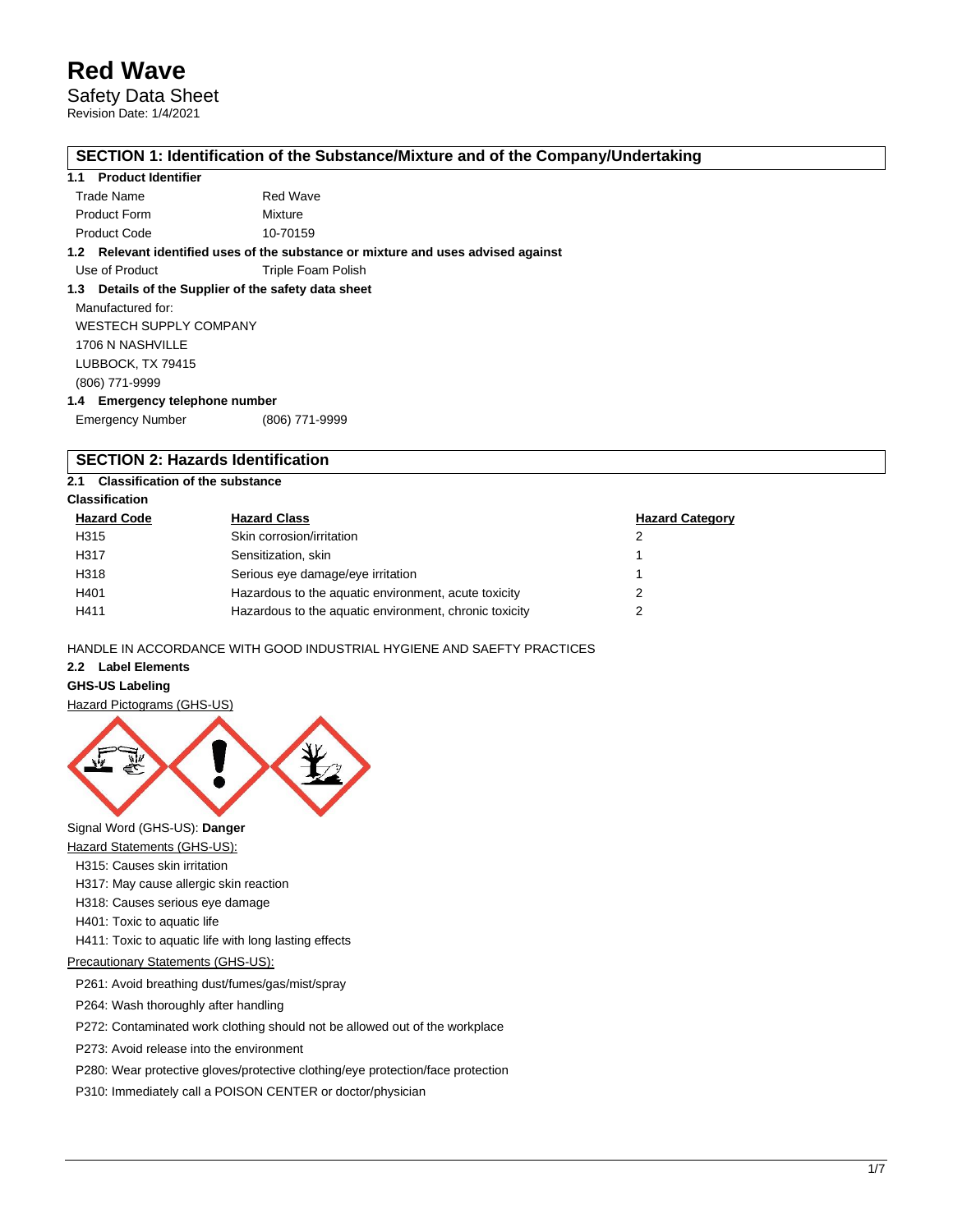### Safety Data Sheet

P321: Specific treatment (see section 4) P362: Take off contaminated clothing and wash before reuse P391: Collect spillage P302+P352: IF ON SKIN: Wash with soap and water P305+P351+P338: IF IN EYES: Rinse cautiously with water for several minutes. Remove contact lenses if present and easy to do – continue rinsing

P333+P313: If skin irritation or a rash occurs: Get medical advice/attention

P501: Dispose of contents/container in accordance with local, state and federal authorities.

#### **2.3 Other Hazards**

No additional information available

#### **2.4 Unknown acute toxicity (GHS-US)**

No Data Available

#### **SECTION 3: Composition/Information on Ingredients**

**3.1 Substance**

Not applicable

#### **3.2 Mixture**

| <b>Ingredient Name</b>                       | CAS#          | <b>Composition</b> |
|----------------------------------------------|---------------|--------------------|
| Water                                        | 7732-18-5     | 50-75%             |
| Cocoamidopropyl Betaine                      | 70851-07-9    | 15-25%             |
| Amines, C10-16-Alkyldimethyl, N-oxides       | 70592-80-2    | 5-10%              |
| Proprietary Dye Ingredient                   | Proprietary   | $1 - 5%$           |
| 2-butoxyethanol                              | 111-76-2      | $1 - 5%$           |
| Sodium Chloride                              | 7647-14-5     | $1 - 5%$           |
| Alkyl(C12-18)dimethylbenzylammonium Chloride | 68391-01-5    | $1 - 5%$           |
| Quaternary Ammonium Compounds                | Proprietary   | $1 - 5%$           |
| Glycerin                                     | $56 - 81 - 5$ | $1 - 5%$           |
| Benzaldehyde                                 | 100-52-7      | $1 - 5%$           |

#### **SECTION 4: First Aid Measures**

#### **4.1 Description of first aid measures**

| First-Aid measures general                                         | Never give anything by mouth to an unconscious person. If you feel unwell, seek medical<br>advice (show the label where possible).                                                                                                                                                                                                                 |
|--------------------------------------------------------------------|----------------------------------------------------------------------------------------------------------------------------------------------------------------------------------------------------------------------------------------------------------------------------------------------------------------------------------------------------|
| First-Aid after inhalation                                         | IF INHALED. Use artificial respiration and oxygen if needed. Remove victim to fresh air and<br>keep at rest in a position comfortable for breathing. If irritation persists, seek medical attention.                                                                                                                                               |
| First-Aid after skin contact                                       | IF ON SKIN. Wash with soap and water. Immediately rinse with plenty of water (for at least 15<br>minutes).                                                                                                                                                                                                                                         |
| First-Aid after eye contact                                        | IF IN EYES. Rinse cautiously with water for several minutes. Remove contact lenses if present<br>and easy to do – continue rinsing. Immediately call a POISON CENTER or doctor/physician.<br>Rinse immediately and thoroughly, pulling the eyelids well away from the eye (15 minutes<br>minimum). If irritation persists, seek medical attention. |
| First-Aid after ingestion                                          | IF SWALLOWED. Rinse mouth. Do NOT induce vomiting. Dilute stomach contents by drinking<br>water. If vomiting occurs spontaneously, keep head below hips to prevent breathing vomit into<br>lungs. Call physician immediately.                                                                                                                      |
| Most important symptoms and effects, both acute and delayed<br>4.2 |                                                                                                                                                                                                                                                                                                                                                    |
| Symptoms/injuries                                                  | Causes skin irritation. May cause allergic skin reaction. Causes serious eye damage.                                                                                                                                                                                                                                                               |
| Symptoms/injuries after inhalation                                 | May cause headache, nausea and irritation of respiratory tract.                                                                                                                                                                                                                                                                                    |
| Symptoms/injuries after skin contact                               | Causes skin irritation. May cause allergic skin reaction.                                                                                                                                                                                                                                                                                          |
| Symptoms/injuries after eye contact                                | Causes serious eye damage.                                                                                                                                                                                                                                                                                                                         |
| Symptoms/injuries after ingestion                                  | May cause gastrointestinal irritation, nausea, vomiting, and diarrhea if swallowed.                                                                                                                                                                                                                                                                |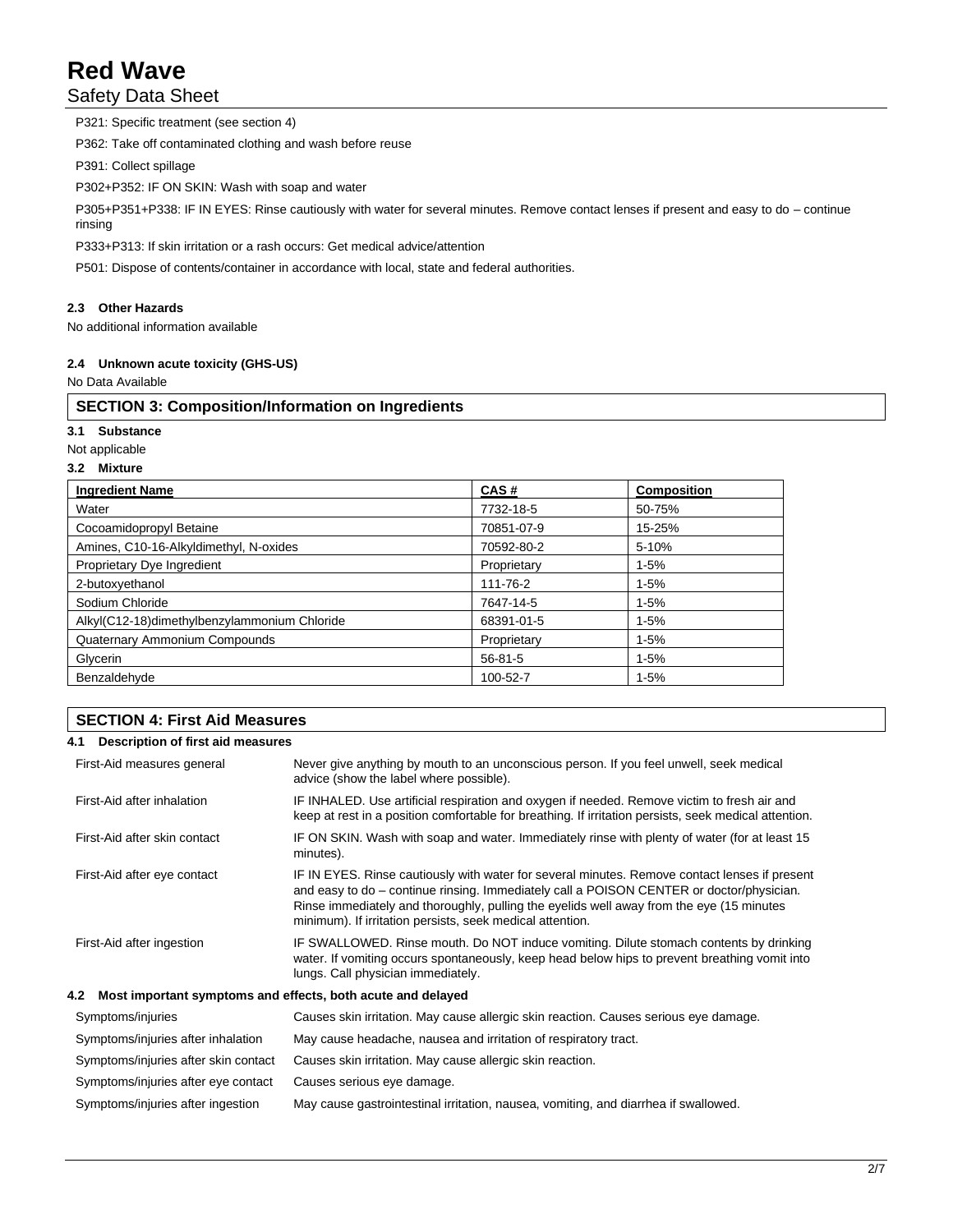Safety Data Sheet

Chronic symptoms No data available.

#### **4.3 Indication of immediate medical attention and special treatment needed**

No additional information available

|     | <b>SECTION 5: Firefighting Measures</b>                   |                                                                                                                                                                       |
|-----|-----------------------------------------------------------|-----------------------------------------------------------------------------------------------------------------------------------------------------------------------|
| 5.1 | <b>Extinguishing media</b>                                |                                                                                                                                                                       |
|     | Suitable Extinguishing Media                              | Alcohol resistant foam. Carbon dioxide. Dry powder. Water spray.                                                                                                      |
|     | 5.2 Special hazards arising from the substance or mixture |                                                                                                                                                                       |
|     | Fire Hazard                                               | The product is not flammable.                                                                                                                                         |
|     | <b>Explosion Hazard</b>                                   | The product is not explosive.                                                                                                                                         |
|     | Reactivity                                                | The product is not reactive under normal conditions.                                                                                                                  |
|     | 5.3 Special hazards arising from the substance or mixture |                                                                                                                                                                       |
|     | Firefighting instructions                                 | Do not dispose of fire-fighting water in the environment. Exercise caution when fighting any<br>chemical fire. Use water spray or fog for cooling exposed containers. |
|     | Protection during firefighting                            | Do not enter fire area without proper protective equipment, including respiratory protection.                                                                         |

#### **SECTION 6: Accidental Release Measures**

|                  |                                                          | 6.1 Personal precautions, protective equipment and emergency procedures                                                                           |  |  |
|------------------|----------------------------------------------------------|---------------------------------------------------------------------------------------------------------------------------------------------------|--|--|
| General measures |                                                          | Ventilate area. Avoid breathing vapors, mist or gas. Spill should be handled by trained clean-up<br>crews. For personal protection see Section 8. |  |  |
|                  | 6.1.1 For non-emergency personnel                        |                                                                                                                                                   |  |  |
|                  | Protective equipment                                     | Wear Protective equipment as described in Section 8.                                                                                              |  |  |
|                  | Emergency procedures                                     | Contain the spill. Do not let product enter drains. Remove unnecessary personnel.                                                                 |  |  |
|                  | 6.1.2 For emergency responders                           |                                                                                                                                                   |  |  |
|                  | Protective equipment                                     | Wear Protective equipment as described in Section 8.                                                                                              |  |  |
|                  | 6.2 Environmental precautions                            |                                                                                                                                                   |  |  |
|                  |                                                          | Prevent entry to sewers and public waters. Notify authorities if liquid enters sewers or publics waters.                                          |  |  |
|                  | 6.3 Methods and material for containment and cleaning up |                                                                                                                                                   |  |  |
|                  | For containment                                          | Prevent entry to sewers and public waters. Contain any spills with dikes or absorbents to<br>prevent migration and entry into sewers or streams.  |  |  |

Methods for cleaning up Soak up spills with inert solids, such as clay or diatomaceous earth as soon as possible. Place

in a suitable container for disposal in accordance with the waste regulations (see Section 13).

#### **6.4 reference to other sections**

No additional information available.

#### **SECTION 7: Handling and Storage**

#### **7.1 Precautions for safe handling**

| Precautions for safe handling                                    | Do not handle until all safety precautions have been read and understood. Wear proper safety<br>equipment including chemically resistant gloves and safety glasses or goggles. Use with<br>adequate ventilation. Wash thoroughly after handling. Do not get in eyes. Avoid prolonged or<br>repeated contact with skin. Do not breathe mist or vapor. Do not swallow. Store between 50 F &<br>100 F. |
|------------------------------------------------------------------|-----------------------------------------------------------------------------------------------------------------------------------------------------------------------------------------------------------------------------------------------------------------------------------------------------------------------------------------------------------------------------------------------------|
| 7.2 Conditions for safe storage, including and incompatibilities |                                                                                                                                                                                                                                                                                                                                                                                                     |
| Storage conditions                                               | Store in approved containers only. Keep container in a cool, well ventilated place away from<br>heat sources and incompatible materials (See Section 10.5). Keep container tightly closed.                                                                                                                                                                                                          |

#### **7.3 Specific end uses**

No additional information

#### **SECTION 8: Exposure Controls/Personal Protection**

#### **8.1 control parameters**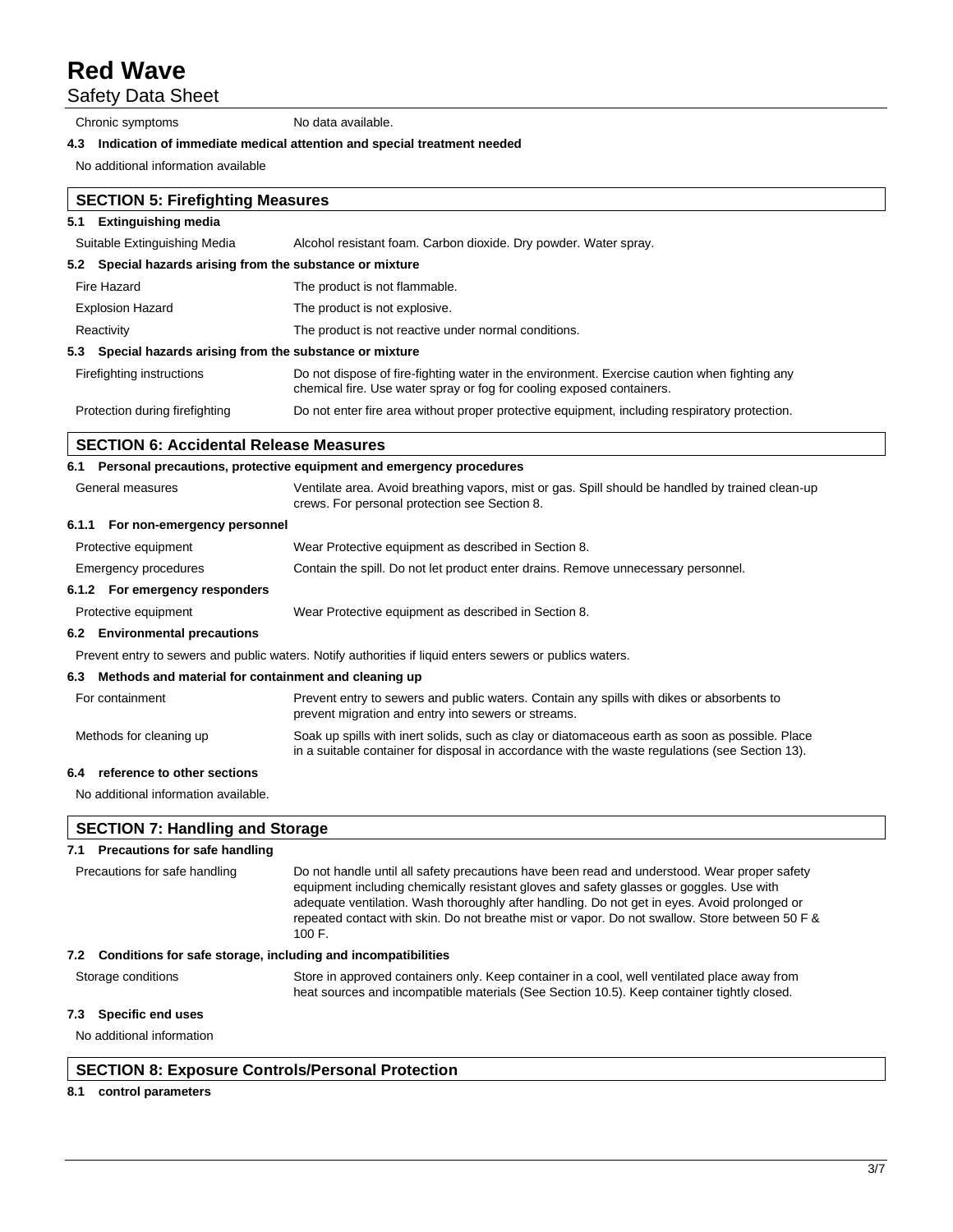### Safety Data Sheet

No OSHA and ACGIH PEL's or TLV's for the listed ingredients of this product unless listed stated below:

| 2-Butoxyethanol, CAS # 111-76-2 |                 |                    |              |
|---------------------------------|-----------------|--------------------|--------------|
| OSHA PEL (TWA)                  | OSHA PEL (STEL) | OSHA PEL (Ceiling) | ACGIH-TLV    |
| $50$ ppm                        | Not Established | Not Established    | 20 ppm (TWA) |

| Glycerin (mist), CAS # 56-81-5 |                 |                    |                 |
|--------------------------------|-----------------|--------------------|-----------------|
| OSHA PEL (TWA)                 | OSHA PEL (STEL) | OSHA PEL (Ceiling) | ACGIH-TLV       |
| $5 \text{ mg/m}$               | Not Established | Not Established    | Not Established |

#### **8.2 Exposure Controls**

| Personal protective equipment | Chemical resistant gloves. Protective clothing. Safety glasses or goggles                          |
|-------------------------------|----------------------------------------------------------------------------------------------------|
| Hand protection               | Chemical resistant gloves.                                                                         |
| Eye protection                | Safety glasses or goggles.                                                                         |
| Skin and body protection      | Wear long sleeves. Wear suitable protective clothing.                                              |
| Respiratory protection        | Where excessive vapor, mist, or dust may result, use approved respiratory protection<br>equipment. |

#### **SECTION 9: Physical and Chemical Properties**

#### **9.1 Information on basic physical and chemical properties**

| Appearance                       | Dyed Liquid       |
|----------------------------------|-------------------|
| Color                            | Red               |
| Odor                             | Cherry            |
| Odor threshold                   | No data available |
| pН                               | 8.5               |
| Relative Evaporation rate (butyl | No data Available |
| Melting point                    | No data Available |
| Freezing point                   | No data Available |
| Boiling point                    | No data Available |
| Flash point                      | No Data Available |
| Self ignition point              | No data Available |
| Decomposition temperature        | No data Available |
| Flammability (solid, gas)        | No data Available |
| Vapor pressure                   | No data Available |
| Relative vapor density at 20° C  | No data Available |
| <b>Relative Density</b>          | 1.025 $g/ml$      |
| Solubility                       | Water soluble     |
| Log Pow                          | No data Available |
| Log Kow                          | No data Available |
| Viscosity: Kinematic             | No data Available |
| Viscosity: dynamic               | No data Available |
| <b>Explosive properties</b>      | No data Available |
| Oxidizing properties             | No data Available |
| <b>Explosive Limits</b>          | No data Available |

#### **9.2 Exposure Controls**

No additional information available

#### **SECTION 10: Stability and reactivity**

#### **10.1 Reactivity**

No dangerous reactions known under normal conditions of use.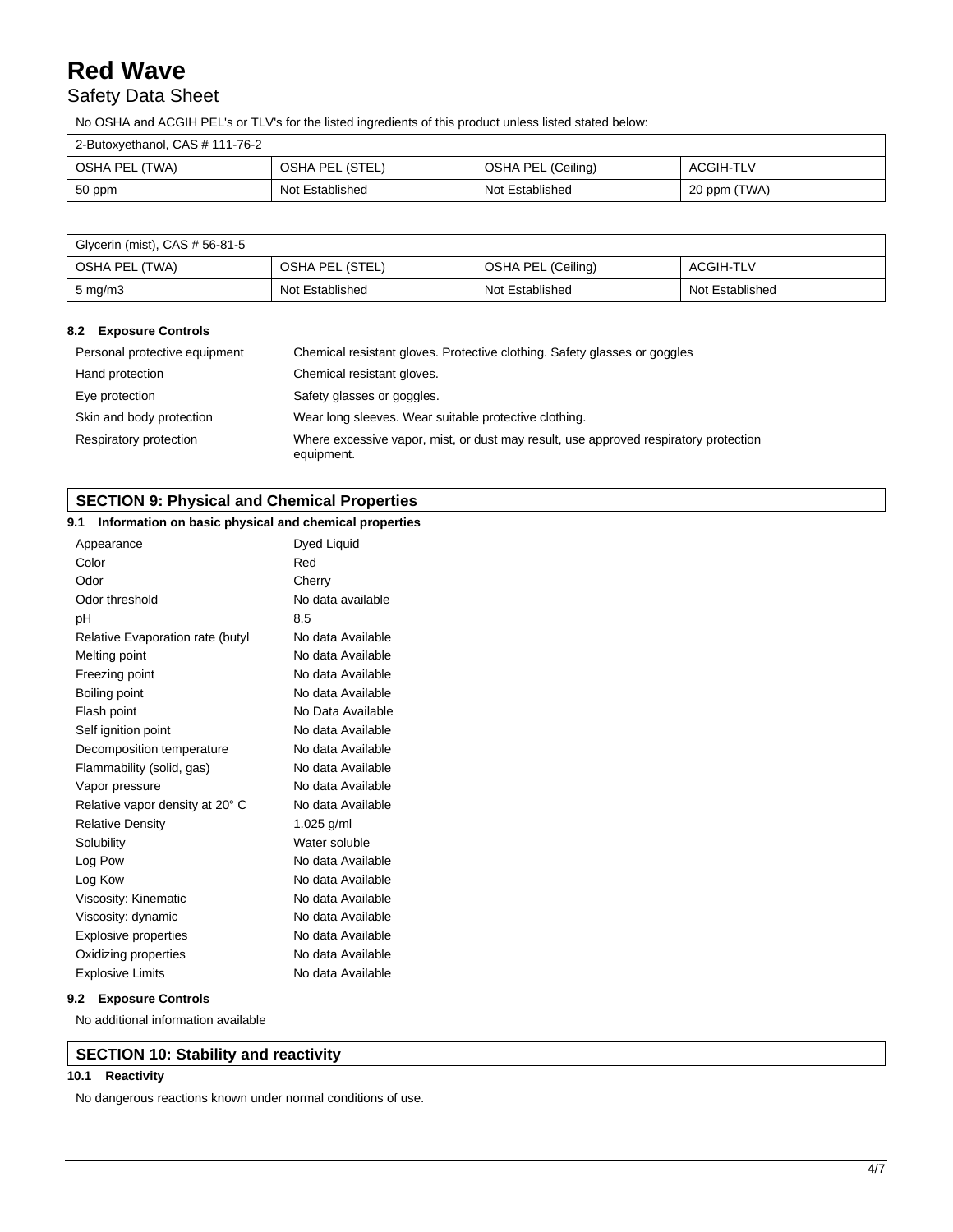#### Safety Data Sheet

#### **10.2 Chemical Stability**

Stable under recommended handling and storage conditions (see section 7).

#### **10.3 Possibility of hazardous reactions**

None Known

#### **10.4 Conditions to avoid**

None known

#### **10.5 Incompatible Materials**

Avoid contact with: bases, metal, amines, ammonia, reducers, chlorine, metal salts, isocyanates, strong acids, metal oxides, acid chlorides, strong oxidizers, and combustible materials

#### **10.6 Hazardous decomposition products**

Thermal decomposition can result in: ammonia, hydrocarbons, carbon oxides, nitrogen oxides, and hydrogen chloride gas

#### **SECTION 11: Toxicological information**

#### **11.1 Information on toxicological effects**

| Oral LD50: > 2000 mg/kg (rat) Calculated                 |                                  |
|----------------------------------------------------------|----------------------------------|
| Dermal LD50: > 2000 mg/kg (rabbit) Calculated            |                                  |
| Inhalation LD50: $>$ 5 mg/l (Dust/mist (Rat)) Calculated |                                  |
| Skin Corrosion/irritation                                | Causes skin irritation           |
| Serious eye damage/irritation                            | Causes serious eye damage        |
| Respiratory or skin sensitization                        | May cause allergic skin reaction |
| Germ cell mutagenicity                                   | Not Classified                   |
| Carcinogenicity                                          | Not Classified                   |
| Reproductive toxicity                                    | Not Classified                   |
| Specific organ toxicity single exposure                  | Not Classified                   |
| Specific organ toxicity repeated exposure                | Not Classified                   |
| Aspiration hazard                                        | Not Classified                   |
| Symptoms/injuries after inhalation                       | See Section 4                    |
| Symptoms/injuries after skin contact                     | See Section 4                    |
| Symptoms/injuries after eye contact                      | See Section 4                    |
| Symptoms/injuries after ingestion                        | See Section 4                    |
| Chronic symptoms                                         | Not Classified                   |

#### **SECTION 12: Ecological information**

**12.1 Toxicity** No Data **12.2 Persistence and degradability** No Data

- **12.3 Bioaccumlative potential**
- No Data
- **12.4 Mobility in soil**

No Data

**12.5 Other adverse effect**

No Data

#### **SECTION 13: Disposal Considerations**

#### **13.1 Waste Treatment methods**

Waste treatment methods Do not discharge to public wastewater systems without permit of pollution control authorities. No discharge to surface waters is allowed without NPDES permit.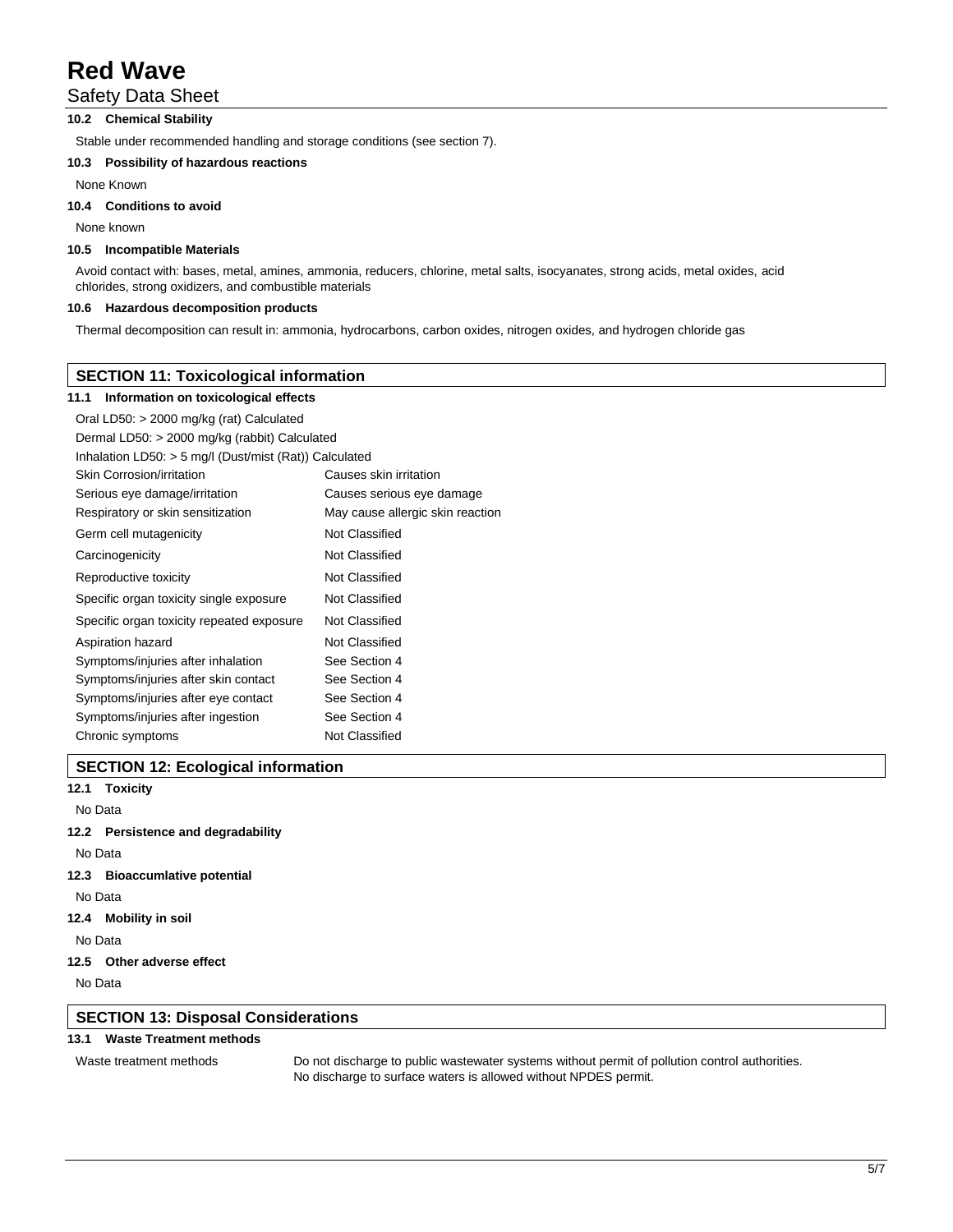Safety Data Sheet

Waste disposal recommendations Dispose in a safe manner in accordance with local/national regulations. Do not allow the product to be released to the environment.

#### **SECTION 14: Transportation information**

**14.1 UN number, proper shipping name, class and packaging groups.**

Domestic Ground Non-Bulk Shipments

NOT DOT REGULATED

#### **14.2 Additional information**

Not available

#### **SECTION 15: Regulatory Information**

#### **15.1 Federal regulations**

**TSCA Inventory:** The components of this product are listed.

**SARA 311/312 Hazard category (40 CFR 370.2):** Acute and chronic health hazard.

**SARA 313 Toxic Release Reporting (40CFR Part 372):** 2-butoxyethanol, CAS# 111-76-2, 1-5% by wt.

**SARA 302 EHS Emergency Planning (40CFR Part 355):** No listed substance known over 1.0% or over 0.1% that are carcinogenic.

**SARA 304 EHS Emergency Planning (40CFR Part 355):** No listed substance known over 1.0% or over 0.1% that are carcinogenic.

**CERCLA Section 102-103 HS Released Reporting (40 CFR part 302-102a):** 2-butoxyethanol, CAS# 111-76-2, RQ no listed value, see 50 Federal Register 13456 for RQ lbs.

#### **15.2.1 International regulations**

No Data

#### **15.2.2 National regulations**

No Data

#### **15.3 State Regulations**

#### **California Prop. 65**

Approximate quantities by weight

- Ethylene glycol (ingested)/ developmental/ CAS# 107-21-1/ Trace
- Formaldehyde (gas)/ cancer/ CAS# 50-00-0/ Trace

#### **New Jersey Right to Know**

Approximate quantities by weight

- 2-BUTOXY ETHANOL/ CAS# 111-76-2/ 1-5% by wt.
- GLYCERIN/ CAS# 56-81-5/ 1-5% by wt.
- BENZALDEHYDE/ CAS# 100-52-7/ 1-5% by wt.
- ISOPROPYL ALCOHOL/ CAS# 67-63-0/ 0.1-1% by wt.
- HYDROGEN PEROXIDE/ CAS# 7722-84-1/ 0.1-1% by wt.
- ETHYL BUTYRATE/ CAS# 105-54-4/ 0.1-1% by wt.
- n-AMYL ACETATE/ CAS# 628-63-7/ 0.1-1% by wt.
- CYCLOHEPTANE/ CAS# 291-64-5/ 0.1-1% by wt.
- ETHYLENE GLYCOL/ CAS# 107-21-1/ Trace
- TRIETHANOLAMINE/ CAS# 102-71-6/ Trace
- MAGNESIUM NITRATE/ CAS# 10377-60-3/ Trace
- CHLOROACETIC ACID/ CAS# 79-11-8/ Trace
- FORMALDEHYDE/ CAS# 50-00-0/ Trace

#### **SECTION 16: Other Information**

Other information None

6/7